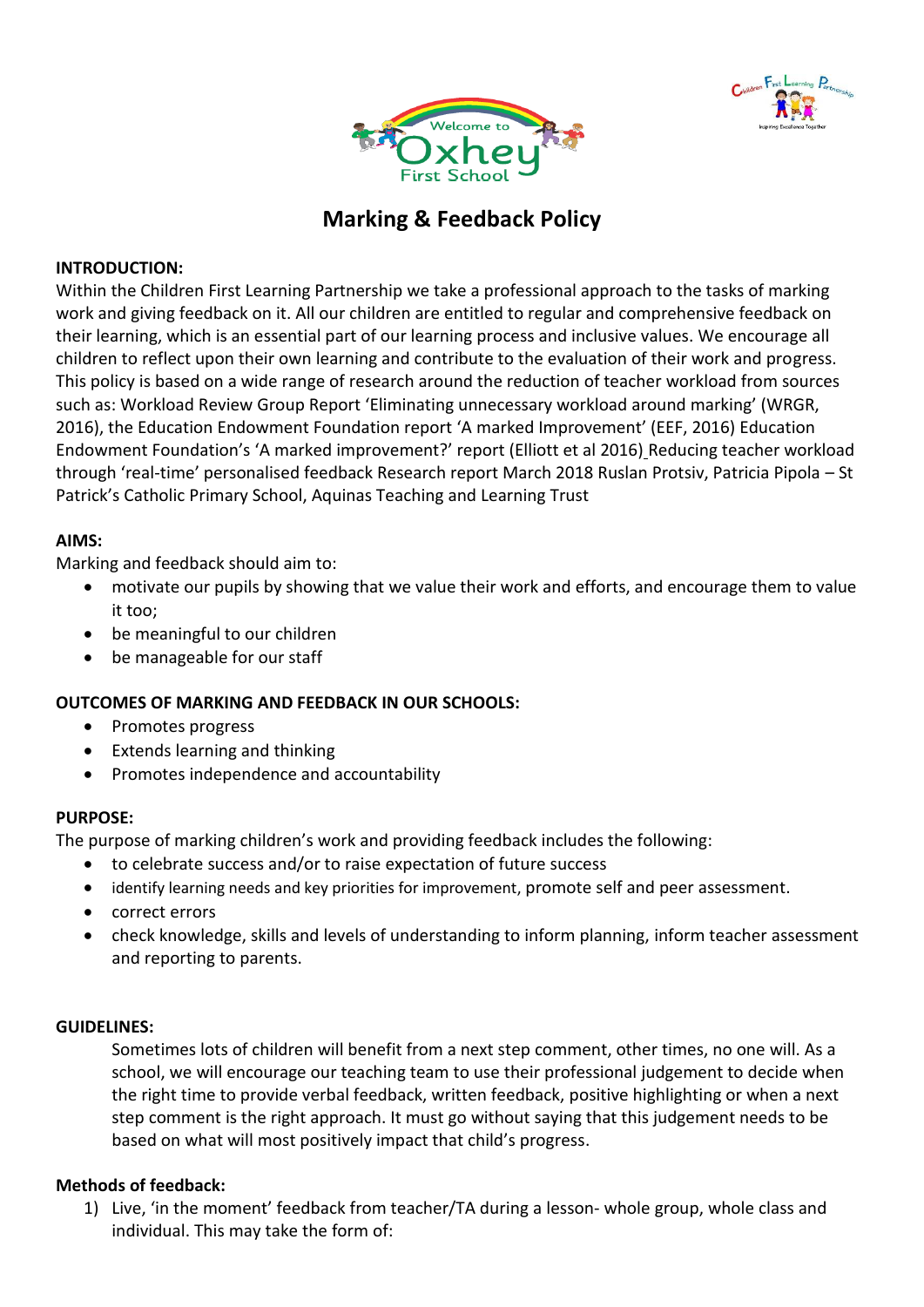- Teacher/TA verbal comments during a lesson
- Teacher/TA written comment during a lesson, using visual approaches wherever possible
- 2) Peer and self-assessment
- 3) Whole class/group feedback at the start of the following lesson based on the categories of: reteach, consolidate or extend.
- 4) In depth written feedback and targets for improvement possibly in the form of a 'guided learning session' or 'marking conference'
- 5) Written feedback completed outside of the lesson.

# **How we will mark and provide feedback:**

We promote the use of teacher judgements on how to deploy the methods of feedback above, however purposeful instant verbal and written feedback are promoted within lessons to motivate pupils and extend learning where appropriate alongside the need to reduce teacher workload and bureaucracy**.**

# **Opportunities for feedback:**

- the planned and informed deployment of an adult within a lesson to offer instant verbal feedback or/and written feedback and to identify basic errors and misunderstandings within children's work
- mini plenaries within lessons containing focused questioning and instant praise, verbal feedback and extension to groups, individuals and or the whole class.
- guided learning sessions or marking conferences where written and verbal feedback is continuous, in depth and provides clear next steps for learning.
- the use of peer and self-assessment which follows our agreed continuum. (Refer to assessment policy)
- written feedback and next steps comments using visual/symbols to ensure pupils can access feedback swiftly
- verbal feedback to targeted groups at the start of the next lesson- child may well identify record their own next steps (KS2)

All of the above could also lead to the identification of misconceptions regarding the new skills, knowledge and understanding being delivered during the lesson. In this case all staff will use well embedded AfL strategies to redirect the lesson and future teaching and learning to ensure the very highest levels of progress is made by our children.



# **MARKING /FEEDBACK APPENDIX OXHEY FIRST SCHOOL:**

- Marking and feedback should relate to the lesson objective and, increasingly, the child's own personal learning targets.
- Marking and feedback must be related to the age/ability of each child by the use of the appropriate symbols/levels of readability.
- Regular next step comments (verbal and written) will focus on only one or two key areas for improvement at any one time related to the lesson objective , however staff will also be expected to comment on the non-negotiables of presentation, handwriting and basic spellings errors of (linked to phonic phase or support for spelling.) These will be expected as part of marking conferences and then as appropriate to aid progress.